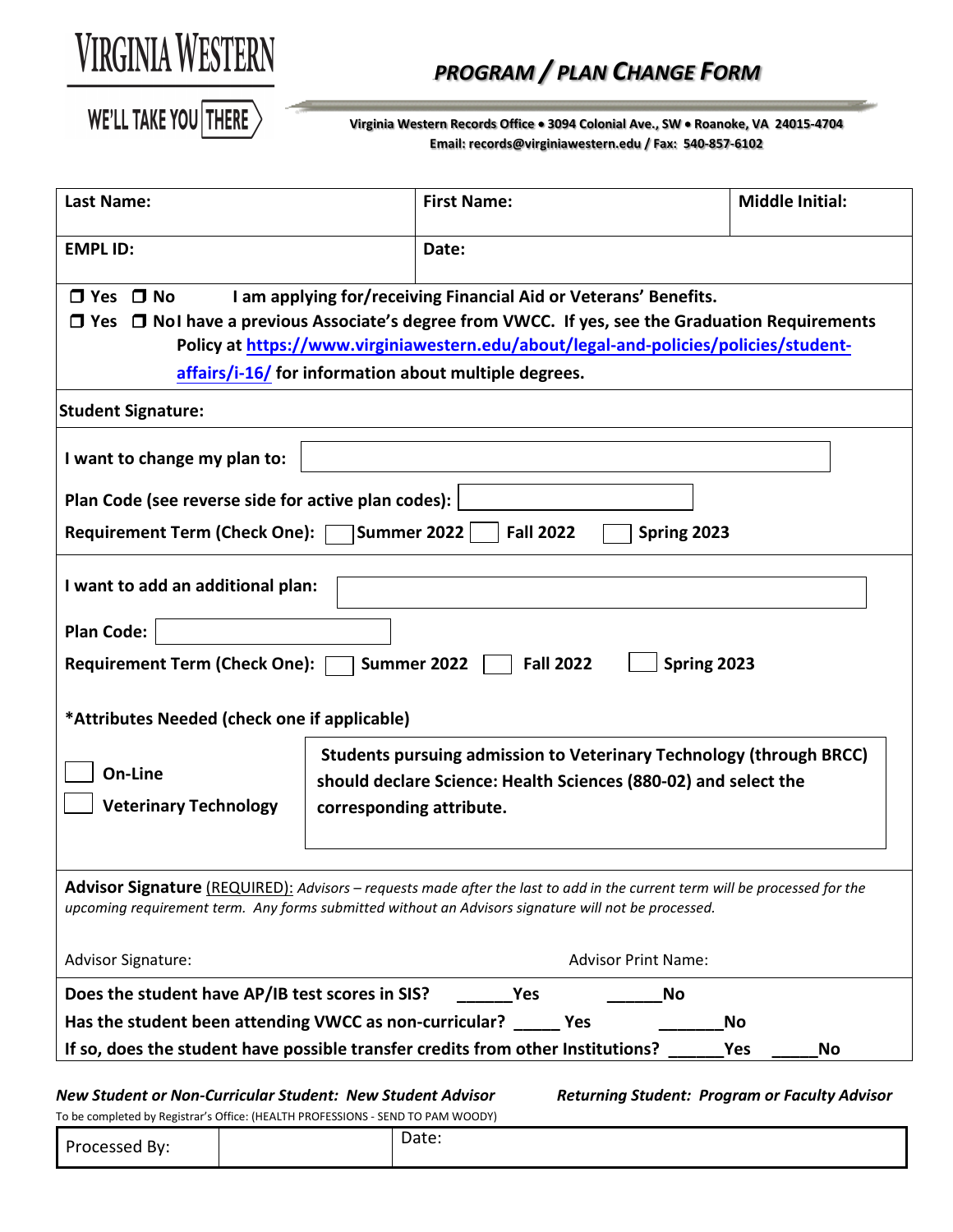## *Programs of Study*

| <b>Associate of Arts</b>                                                                  |                                     |                                                           |                                                                 | <b>Associates of Applied Science</b>                                                         |                                                |                                                                       |                           |  |
|-------------------------------------------------------------------------------------------|-------------------------------------|-----------------------------------------------------------|-----------------------------------------------------------------|----------------------------------------------------------------------------------------------|------------------------------------------------|-----------------------------------------------------------------------|---------------------------|--|
|                                                                                           |                                     |                                                           |                                                                 | Accounting<br>203                                                                            |                                                | <b>BTT</b>                                                            |                           |  |
| 648                                                                                       |                                     | Liberal Arts*                                             | <b>LASS</b>                                                     | 298                                                                                          |                                                | Administrative Management Technology                                  | <b>BTT</b>                |  |
|                                                                                           | - Fine Arts (648-01)                |                                                           | <b>LASS</b>                                                     |                                                                                              |                                                | - Medical Administrative Management (298-03)                          | <b>BTT</b><br><b>LASS</b> |  |
|                                                                                           |                                     |                                                           |                                                                 | 456                                                                                          |                                                | <b>Criminal Justice</b>                                               |                           |  |
|                                                                                           |                                     | <b>Associate of Science</b>                               |                                                                 | 242                                                                                          |                                                | <b>Culinary Arts</b>                                                  |                           |  |
| 213                                                                                       |                                     | <b>Business Administration*</b>                           | <b>BTT</b>                                                      | 242-01                                                                                       |                                                | -Baking Specialization                                                |                           |  |
| 831-10                                                                                    |                                     | <b>Engineering Pre-Admission</b>                          | <b>STEM</b>                                                     | 636                                                                                          |                                                | Early Childhood Development                                           |                           |  |
| 831-11                                                                                    |                                     | Engineering - Comp Science Pre-Admission                  | <b>STEM</b>                                                     | 480                                                                                          |                                                | <b>Human Services</b>                                                 |                           |  |
|                                                                                           |                                     | - Computer Science (831-01)                               | <b>STEM</b>                                                     | 299                                                                                          |                                                | Information Systems Technology                                        |                           |  |
| 699                                                                                       |                                     | - Engineering Construction (831-02)<br>General Studies*   | <b>STEM</b><br><b>LASS</b>                                      | 299-11<br>299-10                                                                             |                                                | -Cyber Security & Network Admin.*<br>-Database and Program Developer* |                           |  |
| 880                                                                                       | Science                             |                                                           | <b>STEM</b>                                                     | 212                                                                                          |                                                | Management*                                                           |                           |  |
| 880-08                                                                                    |                                     |                                                           | <b>STEM</b>                                                     | 736                                                                                          |                                                | Mechatronics Systems Engineering Tech                                 |                           |  |
| 880-01                                                                                    | - Agriculture<br>- Computer Science |                                                           | <b>STEM</b>                                                     | 736-01                                                                                       |                                                | - Design Engineering Technology                                       |                           |  |
| 880-02                                                                                    |                                     | - Health Sciences                                         | <b>STEM</b>                                                     | 736-02                                                                                       |                                                | - Electrical Engineering Technology                                   |                           |  |
| 880-05                                                                                    |                                     | - Integrated Environmental Studies                        | <b>STEM</b>                                                     | 260                                                                                          |                                                | <b>Paralegal Studies</b>                                              |                           |  |
| 880-04                                                                                    |                                     | - Mathematics                                             | <b>STEM</b>                                                     | 718                                                                                          |                                                | <b>Technical Studies</b>                                              | <b>BTT</b>                |  |
| 882                                                                                       |                                     | Social Science*                                           | <b>LASS</b>                                                     | 511                                                                                          |                                                | <b>Visual Design</b>                                                  | <b>LASS</b>               |  |
| 882-01                                                                                    |                                     | - Education                                               | <b>LASS</b>                                                     |                                                                                              |                                                |                                                                       |                           |  |
|                                                                                           |                                     |                                                           |                                                                 |                                                                                              |                                                |                                                                       |                           |  |
|                                                                                           |                                     |                                                           | <b>Pre-Admit Health Professions Career Studies Certificates</b> |                                                                                              |                                                |                                                                       |                           |  |
|                                                                                           |                                     | 221-118-01 ~ Introduction to Dental Hygiene               |                                                                 |                                                                                              | 221-157-02 ~ Introduction to Practical Nursing |                                                                       |                           |  |
|                                                                                           |                                     | 221-151-01 ~ Introduction to Medical Laboratory Tech      |                                                                 | 221-112-01 ~ Introduction to Radiation Oncology                                              |                                                |                                                                       |                           |  |
|                                                                                           |                                     | 221-156-02 $\sim$ Introduction to Nursing                 |                                                                 | 221-172-01 ~ Introduction to Radiography<br>221-159-01 ~ Introduction to Surgical Technology |                                                |                                                                       |                           |  |
|                                                                                           |                                     | 221-180-01 ~ Introduction to Physical Therapist Assistant |                                                                 |                                                                                              |                                                |                                                                       |                           |  |
|                                                                                           |                                     |                                                           | <b>Career Studies Certificates</b>                              |                                                                                              |                                                |                                                                       |                           |  |
|                                                                                           |                                     |                                                           |                                                                 | 221-152-06                                                                                   |                                                | <b>Health Records Coding</b>                                          | <b>BTT</b>                |  |
| 221-903-10                                                                                |                                     | Air Conditioning and Refrigeration                        | <b>BTT</b>                                                      | 221-335-04                                                                                   |                                                | <b>Horticulture Technology</b>                                        | BTT                       |  |
| 221-909-01                                                                                |                                     | Automotive Analysis and Repair                            | <b>BTT</b>                                                      |                                                                                              |                                                |                                                                       |                           |  |
|                                                                                           |                                     |                                                           | 221-775-01                                                      |                                                                                              | <b>Hospitality Management (SP21)</b>           | <b>BTT</b>                                                            |                           |  |
| 221-149-01                                                                                |                                     | Biotechnology                                             | <b>STEM</b>                                                     | 221-480-46                                                                                   |                                                | Human Services: Advanced Skills                                       | <b>LASS</b>               |  |
| <b>Building Trades Technology</b><br>221-989-00                                           |                                     | <b>BTT</b>                                                | 221-480-44                                                      |                                                                                              | <b>Human Services: Foundations</b>             | <b>LASS</b>                                                           |                           |  |
| 221-298-21                                                                                |                                     | <b>Business Communications</b>                            | <b>BTT</b>                                                      | 221-732-12                                                                                   |                                                | IT: CISCO CCNA Networking*                                            | <b>STEM</b>               |  |
| 221-903-13<br>Commercial Heating, Air Conditioning, Ventilation                           |                                     | <b>BTT</b>                                                | 221-732-09                                                      |                                                                                              | IT: Cyber Security*                            | <b>STEM</b>                                                           |                           |  |
| and Refrigeration (HVAC)<br>221-172-02                                                    |                                     | <b>HP</b>                                                 | 221-299-12                                                      |                                                                                              | IT: Database and Program Developer* STEM       |                                                                       |                           |  |
| Computed Tomography Imaging*<br><b>Computer Aided Drafting &amp; Design</b><br>221-729-01 |                                     | <b>STEM</b>                                               | 221-299-23                                                      |                                                                                              | IT: Info Tech Support Analyst                  | <b>STEM</b>                                                           |                           |  |
| <b>Computer Office Support Specialist BTT</b><br>221-298-02                               |                                     |                                                           | 221-732-02                                                      |                                                                                              | IT: Network and Security Admin*                | <b>STEM</b>                                                           |                           |  |
| <b>Construction Management</b><br>221-917-01                                              |                                     | <b>BTT</b>                                                | 221-352-03                                                      |                                                                                              | IT: Web Programmer                             | <b>STEM</b>                                                           |                           |  |
| 221-400-47<br><b>Criminal Justice: Advanced Foundations LASS</b>                          |                                     |                                                           | 221-260-01                                                      |                                                                                              | Legal Office Assisting*                        | <b>BTT</b>                                                            |                           |  |
| 221-400-45                                                                                |                                     | <b>Criminal Justice: Foundations</b>                      | LASS                                                            | 221-172-04                                                                                   |                                                | Magnetic Resonance Imaging*                                           | <b>HP</b>                 |  |
| 221-242-03<br><b>Culinary Arts: Advanced Foodservice</b>                                  |                                     | <b>BTT</b>                                                | 221-731-98                                                      |                                                                                              | Maintenance Technology                         | <b>BTT</b>                                                            |                           |  |
| 221-242-05<br><b>Culinary Arts: Baking and Pastry</b>                                     |                                     | <b>BTT</b>                                                | 221-212-10                                                      |                                                                                              | Management: Entrepreneurship Plus              | <b>BTT</b>                                                            |                           |  |
| Culinary Arts: Cake Production & Decorating BTT<br>221-242-07                             |                                     |                                                           | 221-706-90                                                      |                                                                                              | Mechatronics: Advanced Technology              | <b>STEM</b>                                                           |                           |  |
| 221-241-02<br>Culinary Arts: Introduction to Foodservice BTT                              |                                     |                                                           | 221-736-01                                                      |                                                                                              | Mechatronics: Technology in Mech.              | <b>STEM</b>                                                           |                           |  |
| 221-242-01<br><b>Culinary Arts: Professional Catering</b>                                 |                                     | <b>BTT</b>                                                |                                                                 |                                                                                              | <b>Medical Billing</b>                         | <b>BTT</b>                                                            |                           |  |
| Early Childhood Development<br>221-636-04                                                 |                                     | LASS                                                      | 221-152-03                                                      |                                                                                              | <b>Medical Office Specialist</b>               | <b>BTT</b>                                                            |                           |  |
| - Advanced<br>221-636-10                                                                  |                                     | LASS                                                      | 221-285-87<br>221-285-91                                        |                                                                                              | Medical Office Specialist: Advanced            | <b>BTT</b>                                                            |                           |  |
| 221-636-06<br>-Infant and Toddler                                                         |                                     | LASS                                                      | 21-157-04                                                       |                                                                                              | Nurse Aide-Dual Enrollment ONLY                | HP                                                                    |                           |  |
| 221-706-01<br><b>Electrical Wiring</b>                                                    |                                     | <b>BTT</b>                                                | 221-151-02                                                      |                                                                                              | Phlebotomy                                     | <b>HP</b>                                                             |                           |  |
|                                                                                           |                                     |                                                           |                                                                 |                                                                                              |                                                |                                                                       |                           |  |
| 221-146-01                                                                                |                                     | <b>Emergency Medical Technician</b>                       | HP                                                              | 221-995-47                                                                                   |                                                | Welding: Welding/Metal Processing                                     | <b>BTT</b>                |  |